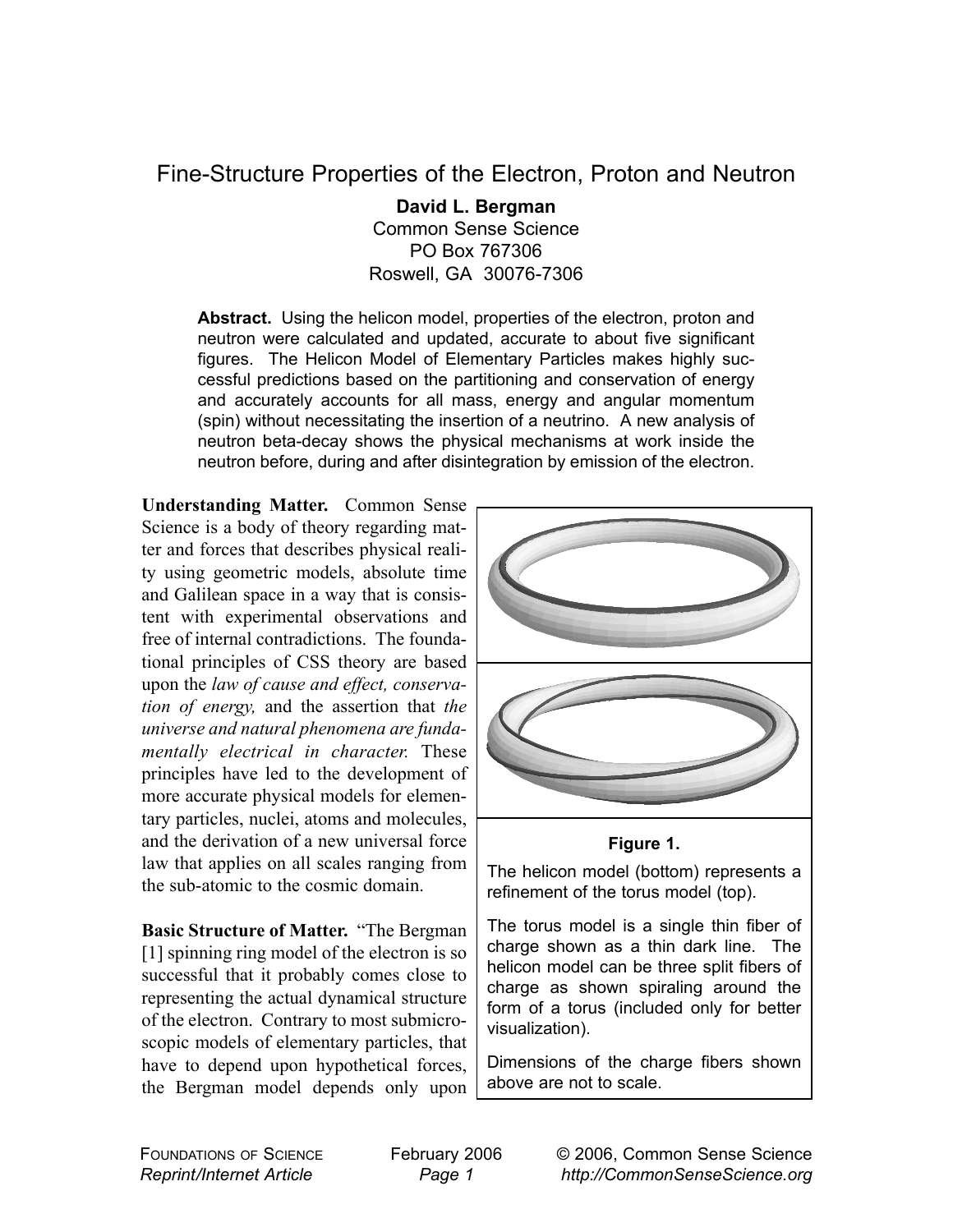| <b>Property</b><br>(SI MKS units)     | <b>Free</b><br><b>Electron</b> | <b>Free</b><br><b>Proton</b> | <b>Bound</b><br><b>Electron</b> in<br><b>Neutron</b> | <b>Bound</b><br>Proton in<br><b>Neutron</b> | <b>Isolated</b><br><b>Neutron</b> |  |
|---------------------------------------|--------------------------------|------------------------------|------------------------------------------------------|---------------------------------------------|-----------------------------------|--|
|                                       |                                |                              |                                                      |                                             |                                   |  |
| Electrostatic Energy (Joule)          | 4.0983 x 10-14                 | 7.5251 x 10-11               | 2.2542 x 10-11                                       | 5.2719 x 10-11                              | 7.5261 x 10-11                    |  |
| Magnetostatic Energy (Joule)          | 4.0888 x 10-14                 | 7.5077 x 10-11               | 2.2490 x 10-11                                       | $5.2597 \times 10^{-11}$                    | 7.5087 x 10-11                    |  |
| Potential Electric Energy (Joule)     | N/A                            | N/A                          | N/A                                                  | N/A                                         | $-3.4501 \times 10^{-13}$         |  |
| Potential Magnetic Energy (Joule)     | N/A                            | N/A                          | N/A                                                  | N/A                                         | $-1.5804 \times 10^{-13}$         |  |
| Mutual Potential Energy (Joule)       | N/A                            | N/A                          | N/A                                                  | N/A                                         | $-5.0305 \times 10^{-13}$         |  |
| Total Energy (Joule)                  | 8.1871 x 10-14                 | 1.5033 x 10 $-10$            | 4.5032 X 10-11                                       | 1.0532 X 10-10                              | $1.5053 \times 10^{-10}$          |  |
| Mass (kilogram)                       | $9.1094 \times 10^{-31}$       | 1.6726 x 10 $-27$            | 5.0105 x 10-28                                       | 1.1718 x 10-27                              | 1.6749 x 10-27                    |  |
| Magnetic Moment (Joule/Tesla)         | $-9.2848 \times 10^{-24}$      | 5.0566 x 10 $-27$            | $-1.6880 \times 10^{-26}$                            | $7.2179 \times 10^{-27}$                    | $-9.6624 \times 10^{-27}$         |  |
| Radius (meter)                        | 3.8661 x 10 $-13$              | $2.1055 \times 10^{-16}$     | 7.0287 x 10-16                                       | $3.0054 \times 10^{-16}$                    |                                   |  |
| Shape, $log_e(8R/r)$                  | 428.932                        | 428.932                      | 428.932                                              | 428.932                                     | N/A                               |  |
| Spin Rate (radians/second)            | $-7.7544 \times 10^{+20}$      | $1.4238 \times 10^{-24}$     | $-4.2652 \times 10^{-23}$                            | $9.9750 \times 10^{+23}$                    | N/A                               |  |
| Current (Amp)                         | $-19.773$                      | 36307                        | $-10876$                                             | 25436                                       | N/A                               |  |
| Capacitance (Farad)                   | 3.1354 x 10 $-25$              | 1.7076 x 10-28               | 5.7003 x 10-28                                       | 2.4374 x 10-28                              | N/A                               |  |
| Inductance (Joule/Amp)                | 2.0940 x 10-16                 | 1.1404 $\times$ 10 $-19$     | 3.8069 $\times$ 10 $-19$                             | $1.6278 \times 10^{-19}$                    | N/A                               |  |
| Magnetic Flux (Weber)                 | $-4.1405 \times 10^{-15}$      | 4.1405 x 10-15               | N/A                                                  | N/A                                         | N/A                               |  |
| Mutual Inductance (Joule/Amp)         | N/A                            | N/A                          | N/A                                                  | N/A                                         | 5.7130 x 10 $-22$                 |  |
| Coefficient of Coupling               | N/A                            | N/A                          | $2.2949 \times 10^{-3}$                              | $2.2949 \times 10^{-3}$                     | $2.2949 \times 10^{-3}$           |  |
| Compton Wavelength (meter)            | 2.4291 x 10-12                 |                              | 1.8884 X 10-15<br>1.5876 x $10^{+23}$                | N/A                                         | 1.8884 X 10-15                    |  |
| Resonant Frequency 1 (Hertz)          | 1.23416 x 10 + $20$            | N/A                          |                                                      |                                             | 1.5876 x $10^{+23}$               |  |
| Compton Wavelength (meter)            |                                | 1.3229 x 10-15               | N/A                                                  | 4.4163 x 10-15                              | 4.4163 x 10-15                    |  |
| Resonant Frequency 2 (Hertz)          | N/A                            | 2.2661 x 10 $+23$            |                                                      | 6.7883 x $10^{+22}$                         | 6.7883 x $10^{+22}$               |  |
| Beta Decay Energy (Joule)             | N/A                            | N/A                          | N/A                                                  | N/A                                         | 1.2534 x 10-13                    |  |
| Equivalent in MeV                     |                                |                              |                                                      |                                             | 0.78235                           |  |
| $q-2$ factor                          | 2.00232                        | 2.00232                      | N/A                                                  | N/A                                         | N/A                               |  |
| Spin (Angular Momentum)               | 5.2729 x 10 $-35$              | $5.2729 \times 10^{-35}$     | 5.2729 x 10-35                                       | $5.2729 \times 10^{-35}$                    | 2 x 5.2729 x 10-35                |  |
| (kilogram-meter <sup>2</sup> /second) |                                |                              |                                                      |                                             | (see text)                        |  |

Table 1. Properties of the Electron, Proton, and Neutron.

well-known forces. For the first time a model of the electron is presented that is held together by (Weber) electrodynamic forces alone." [2]

The basic structure of this model is a thin ring of circulating charge (see figure 1). Although the torus model of the electron explains the origin of many properties observed by experimenters, a slight deviation from this shape must be recognized if the model is to explain precise observations of all the electron properties. CSS proposed the helicon model [3] as a physical model that makes accurate predictions of all properties of elementary particles [4, 5]. Table 1 presents many of these predictions for the electron, proton, and neutron. (Note that Table 1 is a revision and extension of properties predicted in reference [6], where the more simple structure of a torus was assumed.)

**Fine-Structure of Energy Levels of the Atom.** 'Fine-structure' is a common term used by physicists to describe the closely spaced energy levels of groups of optical spectral lines of elements like hydrogen and helium. Generally, use of the word 'structure' would suggests that a physical shape exists in the source that produces the line spectra. CSS has shown that a causal relationship exists between a particle and the energy in line spectra from the particle [7]. By extending this concept, the present paper shows how the parti-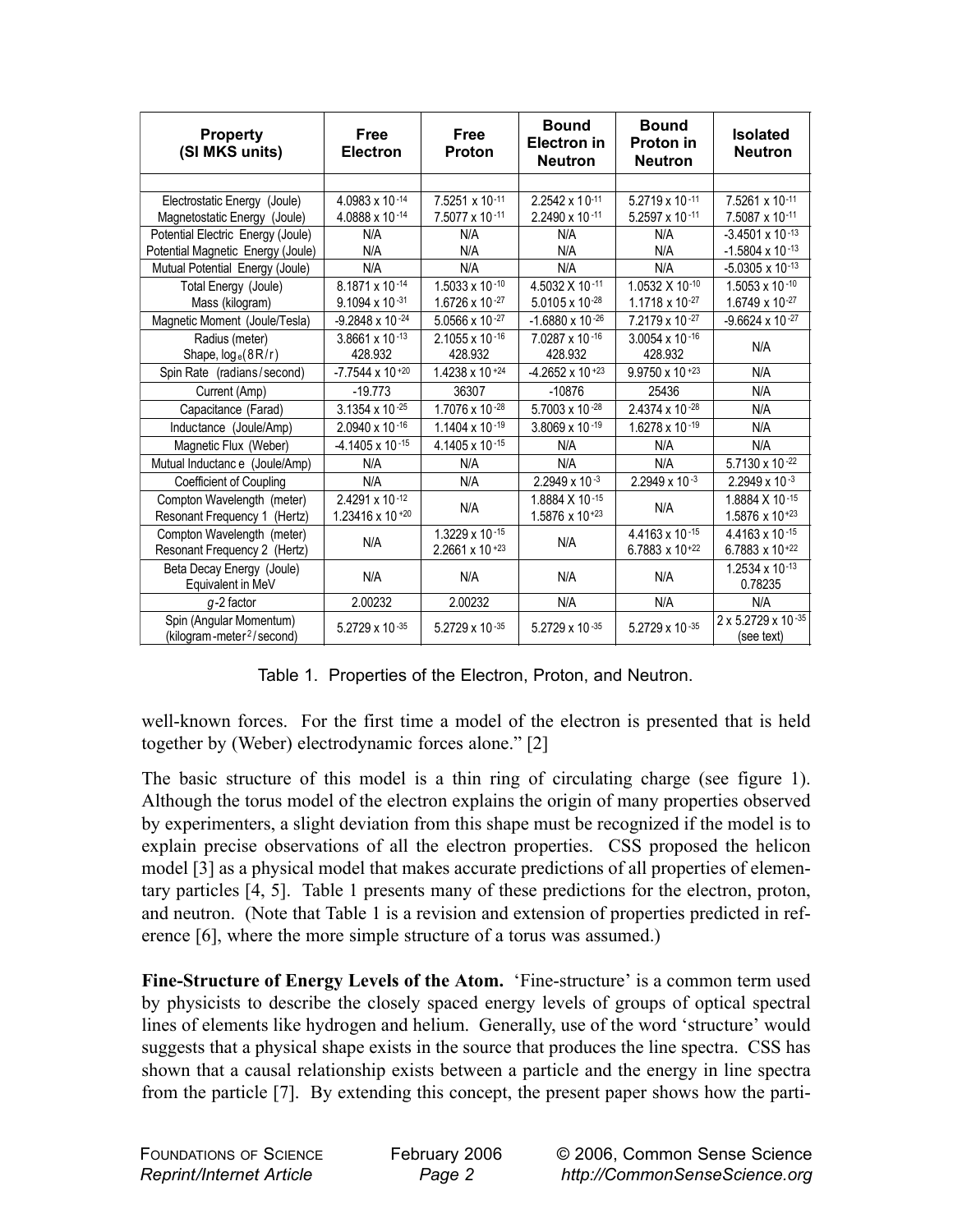| <b>Property</b>              | Torus                   | <b>Helicon</b>                    |  |
|------------------------------|-------------------------|-----------------------------------|--|
| Shape                        | $ln(8R/r) = \pi/\alpha$ | $ln(8R/r) = (\pi/\alpha) + (1/2)$ |  |
| Electrostatic Energy (Joule) | $E_e$                   | $E_e$ (1 + $\alpha/2\pi$ )        |  |
| Magnetostatic Energy (Joule) | $E_{\rm m}$             | $E_m$ (1 - $\alpha/2\pi$ )        |  |
| <b>Other Properties</b>      | See Reference [1]       | See Reference [1]                 |  |

Table 2. Equations Modified for Helicon Model

tioning of energy in a helicon particle causes a corresponding property as listed in Table 1. In contrast with the helicon model, the reader is reminded that in the Standard Model of Elementary Particles, the particles are not physical objects with structure, but instead are considered to be quantum objects with *inherent* properties unrelated to any physical structure. There is no structure in a point-particle.

**The Fine-Structure Constant.** The fine-structure constant  $\alpha$  is a unitless numerical constant whose value is approximately equal to 1/137. The constant is actually a combination of other constants  $\{\alpha = e^2/(8\pi^2 \epsilon_0 c h)\}\$  that is part of the equations for the energy levels of optical line spectra. It also shows up as the ratio of the two dimensions of the torus ring electron:  $\ln(8R/r) = \pi/\alpha$  [1, equation 36]. And as such, this physical property of the helicon's proportioning is the causal or underlying reason for the fine-structure constant's value. Furthermore, the proportioning of the helicon's dimensions is determined by the energy partitioning between the electrostatic and electromagnetic field energies.

**An Accurate Model Predicts Accurate Properties.** A model of an electron must be accurate if the model is to be able to make accurate predictions. Predictions of the original torus ring model "agreed to observations to 3 or 4 places" [1]. But the helicon ring refinement with helical fibers of charge is able to make predictions of particle properties accurate to about 5 significant figures, as given in Table 1. The new distributions of charge in the helicon, as specified by its size, shape, and dimensional proportions, require slight modifications to some equations. The equations shown in Table 2 for a more accurate model were given in 1990 in the original paper on the Ring Model [1].

**CSS Model of the Neutron.** The CSS model of the neutron was presented in reference [6]. The model consists of a paired electron and proton in a common plane and sharing a common axis. Mutual forces between the electron and proton ensure that their magnetic moment vectors are aligned so that the currents of the two particles circulate in the same direction. Actual charge motions are in opposite direction. (This statement corrects an error-in-direction shown in previous articles.)

Comparison of Table 1 (this article) and a similar table in reference [6] reveals some differences in properties listed for the neutron. The updated values listed in this paper correct earlier calculation errors and incorporate the refinement of the more accurate helicon shape.

| <b>FOUNDATIONS OF SCIENCE</b>   |  |
|---------------------------------|--|
| <b>Reprint/Internet Article</b> |  |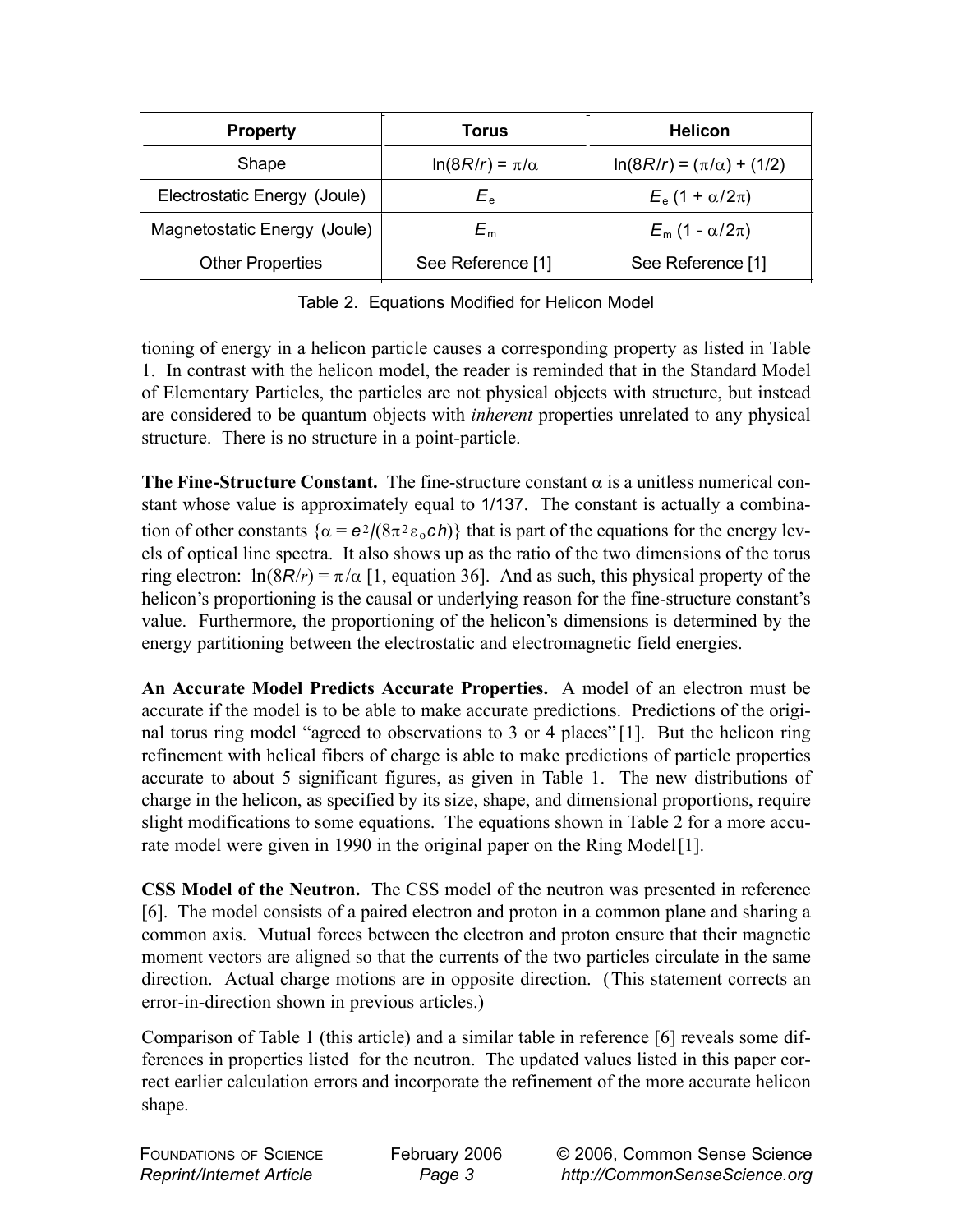**Neutron Beta-Decay.** French [8] states that "The neutron...is spontaneously radioactive," thus claiming that neutron disintegration is self-generated and happens without apparent external cause. However, he admits to an exception for neutrons found in space: "Neither the neutron nor the proton is found free in nature, *except in such transient forms as cosmic radiation*" [8, page 265, emphasis added]. So, French seems to believe that a neutron changes from a particle to a radiating wave, and then it becomes stable.

CSS, however, asserts that the "wave-particle duality" explanation is neither compelling nor necessary. Evidence indicates that the binding energy that holds the proton and electron together in a neutron is strong enough to allow neutrons to exist indefinitely *in space* where collisions with another particle are rare. But in other environments, the (positive) binding energy (negative of Mutual Potential Energy equals -5.0305 x 10<sup>-13</sup> Joules as shown in Table 1) is weak enough to allow the electron (beta particle) to escape where confluences with other particles exert forces upon the neutron.

**Conservation of Energy During Neutron Disintegration.** Whenever a neutron betadecay event is triggered, the electron emerging from a radioactive source carries energy away from the parent atom or neutron. This beta-decay energy consists of the electron's kinetic energy of motion plus the radiant energy emitted by the accelerated electron [9]. The total beta-decay energy available is derived from the mass-energy difference between the neutron and its products of disintegration, one electron and one proton. For this reason, *i.e.,* loss of energy by radiation, the total beta-decay energy has never been found to reside solely in the electron and its recoil velocity. Table 3 show how the total energy of a neutron is conserved and partitioned for the stable and disintegrated cases, *i.e.,* the two stable end points representing the start and completion of neutron beta-decay.

Obviously, the partitioning of energy continuously changes between the start and the end of the neutron beta-decay process. As the rings separate, some energy is lost from the two-ring system due to radiation from the rapid acceleration of the electron (the particle with less inertial mass). Using a computer simulation of the CSS neutron model, the many equations of energy that govern the motions of neutron disintegration have been solved.

| <b>Particles Bound in Neutron</b> |                           | <b>After Particles Separate</b> |                                |  |
|-----------------------------------|---------------------------|---------------------------------|--------------------------------|--|
| Energy of Bound Electron          | 4.5032 x 10 $^{-11}$      | $8.1871 \times 10^{-14}$        | Energy of Free Electron        |  |
| Energy of Bound Proton            | $1.0532 \times 10^{-10}$  | $1.5033 \times 10^{-10}$        | Energy of Free Proton          |  |
| <b>Mutual Electric Energy</b>     | 3.4501 x 10 $^{-13}$      | 1.2535 x 10 $^{-13}$            | Energy of Beta Decay           |  |
| Mutual Magnetic Ener gy           | $-1.5804 \times 10^{-13}$ |                                 |                                |  |
| <b>Total Energy of Neutron</b>    | 1.5054 x 10 $^{-10}$      | 1.5054 x 10 $^{-10}$            | <b>Total Energy of Neutron</b> |  |

## **Table 3. Partitioning of Energy in Neutron Before and After Beta Decay**

Properties of an electron and proton for a stable neutron (before beta decay) and the energy of the free particles plus radiated energy (after beta decay). Note that total energy of the neutron is conserved.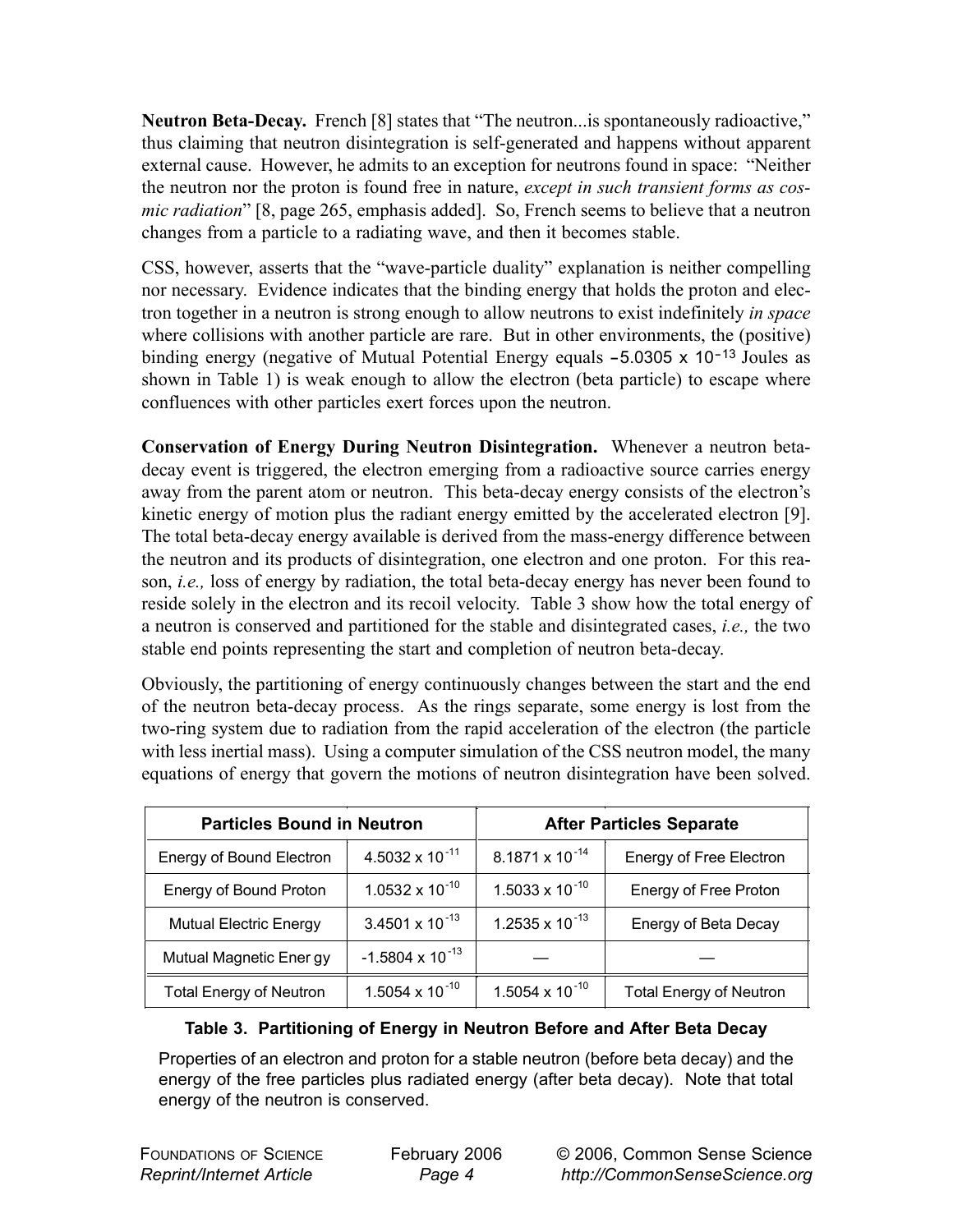One result of the simulation is the graph in Figure 2 showing the mutual potential energy for separations up to  $10^{-16}$  meters. For the case of free particles separated by much greater distances, the mutual energy between them becomes zero.

Neutron internal motions, including beta-decay, are completed in a fraction of a pico second since the relative velocity of moving particles approaches the speed of light. In the CSS neutron model, this high velocity is expected because any induced magnetic force from



motion of one ring is causally related to the static electric force from the charge of the other ring. In general, magnetic force becomes as strong as electrostatic force when charge moves at the speed of light. Consequently, the magnetic force that limits relative velocity of separating rings by 'back electromotive force' will be of the same order of magnitude as the driving force from the charge circulating in both rings at the speed of light.

The so-called 'half-life' of a neutron outside a nucleus is said to be about  $13 \pm 2$  minutes. This number is not related to the velocity of separation but to the likelihood of a radiation triggering event, as shown by Boudreaux [10].

Another result of the simulation is a comparison of the electron and proton size as a function of their relative separation along their common axis. See Figure 3 for the dimensions of the particles near the region of stability when the particles are coplanar and coaxial.

**Neutron Spin.** Based on the helicon model and an understanding of how energy is partitioned, the neutron should not be considered an elementary particle but a composite, consisting of two particles: one electron and one proton. These two particles are loosely



FOUNDATIONS OF SCIENCE *Reprint/Internet Article*

February 2006 *Page 5*

© 2006, Common Sense Science *http://CommonSenseScience.org*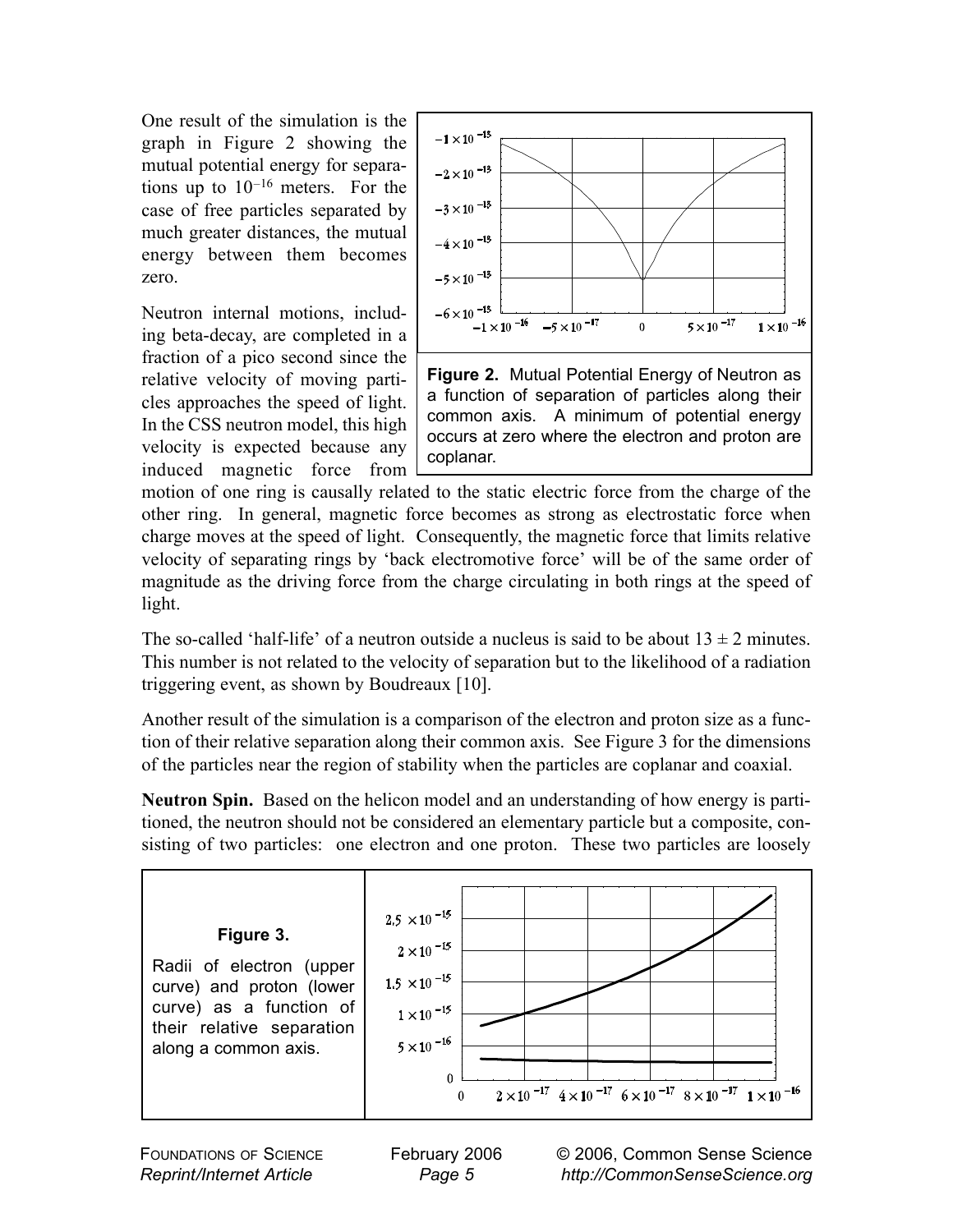bound together by electric and magnetic forces with a *coefficient of coupling* equal to 0.0022949 (see Table 1). Evidently, small perturbations imposed on one of the particles has a miniscule effect on the other such that the neutron does not behave as a solitary body.

In the Standard Model of Elementary Particles, the *spin* of electrons, protons, and neutrons is ½ (x*h*/2π) "[a]ccording to Dirac theory which assumes structure-less, spin ½ particles..." [11]. And, electromagnetic resonance methods are used to measure the *magnetic moment* of particles inside atoms and neutrons:

The method of magnetic resonance has been successfully applied to measure the magnetic moment of neutrons and of various nuclei. The principle feature of this method is the observation of transitions, caused by resonance of an applied radiofrequency field with the Larmor precession of the moments around a constant magnetic field [12].

Other experiments measured the *ratio* of spin and magnetic moment—called the gyromagnetic ratio—which yielded a constant value. Guided by Dirac theory, the constant relationship between spin and moment, and many measurements of magnetic resonance, the neutron was assigned a spin value of  $\frac{1}{2}(\frac{xh}{2\pi})$ . But this deduction of neutron spin is erroneous.

*Individual particles* are stimulated when the particle is "in resonance" with an external electromagnetic field whose wavelength (called the Compton wavelength) matches the wavelength of the particle with the same circumference. The two particles of a neutron have two different wavelengths (see Table 1). *This means that the measurements made on a neutron to determine its spin were actually measuring the spin of one of its particles. Since an electron (and proton) bound in a neutron has spin ½, experimenters erroneously reported a neutron spin of ½ but were actually measuring electron (or proton) spin.*

**Birth of the Neutrino.** When examining the phenomenon of neutron beta-decay, twentieth-century physicists interpreted the data to infer a very different model of the neutron in their attempts to explain the problems of beta-decay. French describes the two problems that bothered physicists in the year 1930 about neutron beta-decay:

Quite generally, beta-particle emission converts an atom of well-defined mass and energy into another atom of smaller mass and energy. We should therefore expect a

definite amount of energy to be carried away by the electron. What happens is totally different. If the beta-particles emerging from a radioactive source are analyzed, by magnetic deviation or some other means, so as to obtain their energy spectrum, a curve of the kind shown...will typically be obtained. The kinetic energy  $E_0$  is the available energy as deduced from the mass difference of the initial and final atoms. This total energy is almost never found on the electron; an indefinite fraction of it seems to disappear in the



The general form of a typical betaray spectrum. *E* is the electron kinetic energy. *[Editor's note: Figure is from original quote.]*

FOUNDATIONS OF SCIENCE *Reprint/Internet Article*

February 2006 *Page 6*

© 2006, Common Sense Science *http://CommonSenseScience.org*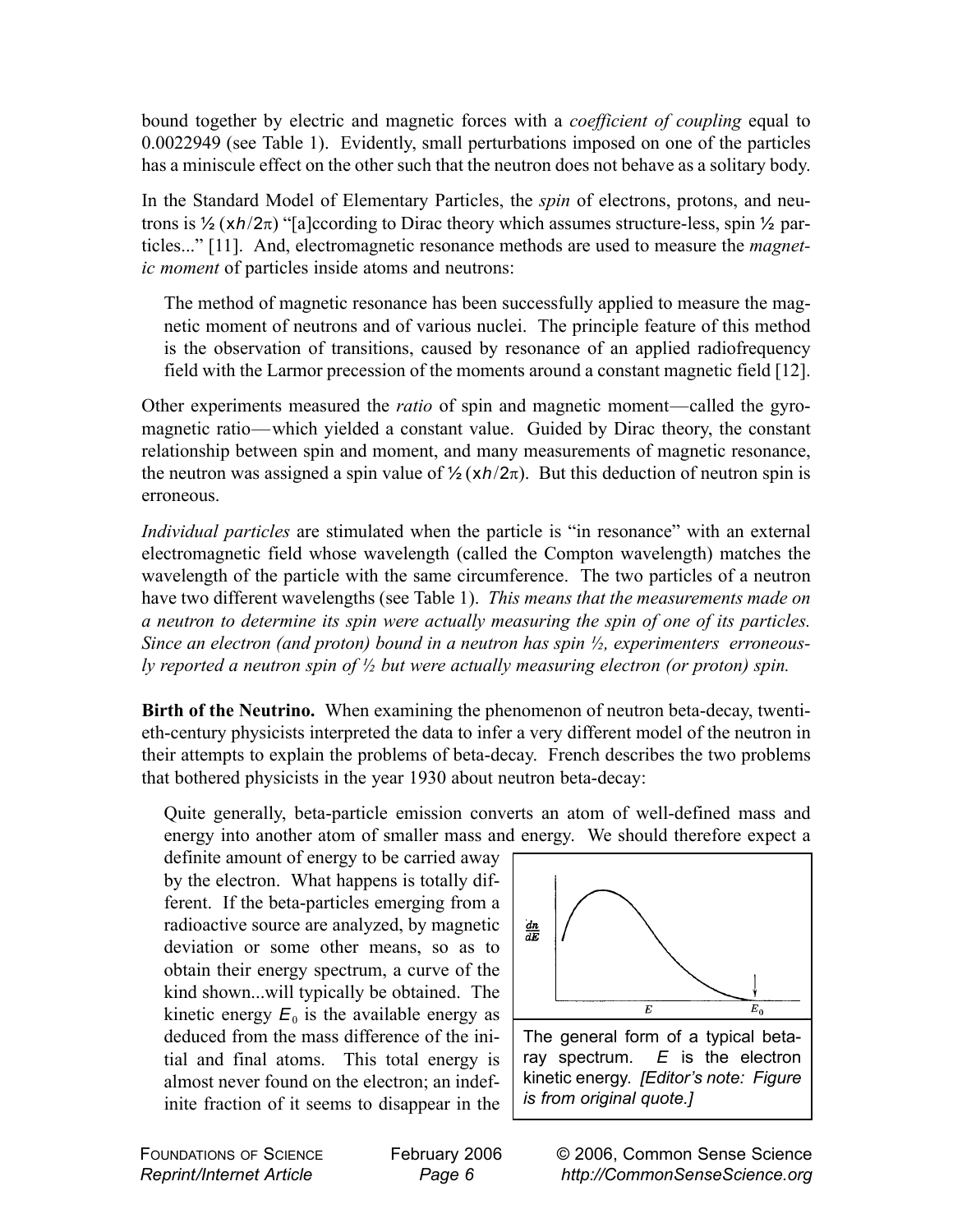decay process. And energy is not the only thing that apparently fails to be conserved. We have noted that the proton, the neutron, and the electron are all particles of spin  $\frac{1}{2}(\frac{xh}{2\pi})$ ; this being so, it is impossible for spin angular momentum to be conserved if a neutron decays into a proton and an electron and nothing else, since the vector sum of proton and electron spins can only be 0 or 1. These facts created a cruel dilemma for physicists around 1930. To abandon the treasured laws of conservation of energy and angular momentum seemed unthinkable; yet the only way to avoid it was to postulate that, in the process of each beta-decay, an unobserved (and apparently unobservable) particle carried away the balance of energy and momentum. The lesser of two evils was chosen, and so the "neutrino" was born.

**Conclusions.** In the twentieth century, physicists added an unobserved particle, the neutrino, to the particle inventory of the Standard Model in their attempts to conserve both energy and angular momentum of the neutron. In contrast, the CSS model of the neutron conserves both energy and spin by the physical mechanisms of elastic, finite-size helicon particles: one electron and one proton—without the need to invent the neutrino. Using physical structured models and electromagnetic forces, the CSS helicon-based model successfully and accurately explains and predicts the properties of the electron, proton and neutron.

## **References.**

- 1. D. L. Bergman & J. P. Wesley, "Spinning Charged Ring Model of Electron Yielding Anomalous Magnetic Moment," *Galilean Electrodynamics*, Vol. 1, No. 5 (September/October 1990).
- 2. J. P. Wesley, **Selected Topics in Advanced Fundamental Physics**, *p.* 273, published by Benjamin Wesley, Weiherdammstrasse 24, 7712 Blumberg, Germany (1991).
- 3. D. L. Bergman, "Observations of the Properties of Physical Entities, Part 2—Shape & Size of Electron, Proton & Neutron," *Foundations of Science* (Common Sense Science), Vol. 7, No. 2 (May 2005).
- 4. C. W. Lucas, Jr., "A Classical Electromagnetic Theory of Elementary Particles—Part 1, Introduction," *Foundations of Science* (Common Sense Science), Vol. 7, No. 4 (November 2004).
- 5. C. W. Lucas, Jr., "A Classical Electromagnetic Theory of Elementary Particles—Part 2, Intertwining Charge Fibers," *Foundations of Science* (Common Sense Science), Vol. 8, No. 2 (May 2005).
- 6. D. L. Bergman, "Notions of a Neutron," *Foundations of Science* (Common Sense Science), Vol. 4, No. 2 (May 2001).
- 7. J. Lucas and C. W. Lucas, Jr., "A Physical Model for Atoms and Nuclei—Part 3," *Foundations of Science* (Common Sense Science), Vol. 6, No. 1 (February 2003).